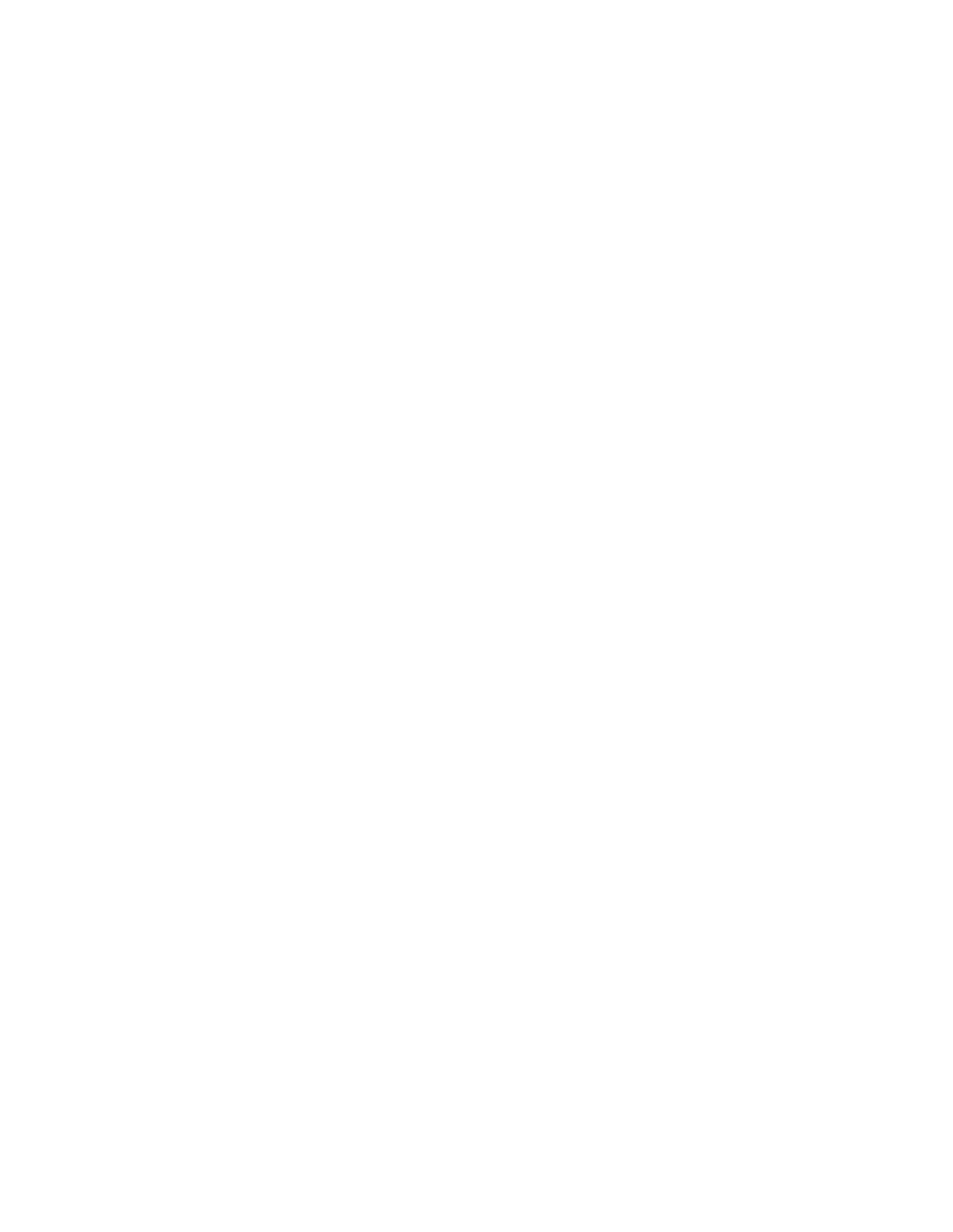

# The Plot **Summary**

Arnold Rubek is a celebrated artist who has achieved international fame with his sculpture *The Resurrection*. The model for this sculpture was Irene, who considered it her life's work to serve Rubek as his model, and through revealing herself completely to him, she fell in love. Later, we learn that Rubek's sense of artistic integrity kept him from treating Irene as anything more than his model. Heartbroken at his apparent coldness, she left him.

At the play's opening, many years have passed, and Rubek's own sense of creative power has diminished. He has married Maia, a considerably younger woman, and the two of them have lived abroad in a marriage that has gradually become hollow. Rubek and Maia are staying at a seaside spa in Norway. They meet Ulfheim, a rough bear hunter, who invites Maia to go up into the mountains with him. At once

repulsed and intrigued by him, she agrees and obtains Rubek's permission.

Another guest at the hotel is a mysterious woman dressed in white, who turns out to be Irene, accompanied by a nurse in nun's habit. Irene seems to be gripped by a living death, and in a painful confrontation, she accuses Rubek of having ruined her life and stolen her soul. Rubek knows that Irene alone holds the key to his creativity.

The two agree to go up into the mountains to unite. Near the top they meet Maia and Ulfheim, who have bonded in their own way. A storm blows up, and Maia and Ulfheim trek down the mountain into safety, while Irene and Rubek go on towards the peak in a frenzy of passion, where they are overcome in an avalanche.

### The Creation

*When We Dead Awaken* was the last play Ibsen wrote before he died. He wrote it in Christiania in 1899, and it is thought he planned it in the summer of 1897. In a letter dated June 3rd, 1897, to Georg Brandes, Ibsen wrote:

Can you guess what I am dreaming of and planning and picturing to myself as something so delightful? That's settling down by Øresund, between Copenhagen and Elsinore, at a place with an open view, where I can see all the sea-going yachts coming and going on their long voyages. I can't do that here. Here all the sounds are shut in, in every sense of the word, and every channel to understanding is stopped up. Oh, my dear Brandes, one is not unaffected by living abroad for 27 years in a free and liberating cultural climate. In here, or rather up here beside the fjords, is the country of my birth. But - but - but: where can I find my home country? The sea is what I am most drawn to... Otherwise I go round here



Ibsen's letter to Georg Brandes, June 3, 1897.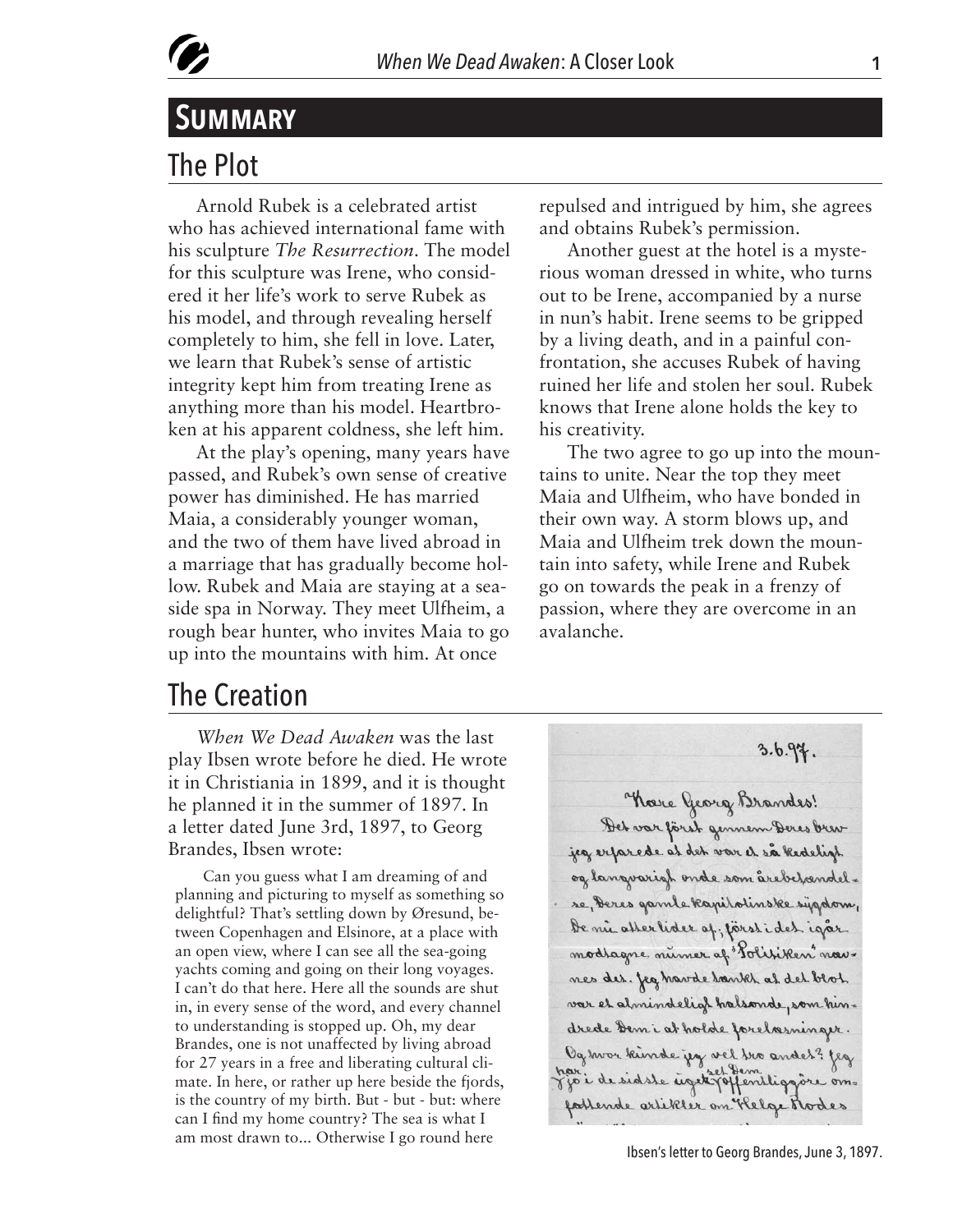on my own, planning some sort of new drama. But I can't see clearly yet what it's going to be.

The letter is interesting not only because it indicates that a new play is being planned, but also because we recognize Ibsen himself in Arnold Rubek as we meet him in the opening scene, both of them feeling homeless in their own country.

After *John Gabriel Borkman* (1896), three years passed, instead of the usual two, before Ibsen published a new play. There were many factors that distracted him in his work with *When We Dead Awaken*. For one, he was unavoidably involved in planning the first two collected editions of his works: the German one, published in nine volumes by the historians of literature Julius Elias and Paul Schlenther in 1898-1903; and the Norwegian one, published by Danish publisher Gyldendal in nine volumes, from 1898 to 1900.

In the spring of 1898, Ibsen celebrated his 70th birthday with large-scale festivities held for him in Christiania, Copenhagen and Stockholm. He made speeches, gave interviews and received frequent visits in Christiania, so he did not get anything down in writing for the new play until the beginning of 1899.

The first date was February 20th, 1899, and the first draft was begun two days later, with the title *The Day of Resurrection*. The work still proceeded slowly, and it was not until the end of July that the first act was completed. The title was changed during the writing of the fair copy, first to *When the Dead Awaken*, and then to the final *When We Dead Awaken*. The fair copy of the manuscript was sent to the publisher the same day as it was completed, November 21st, 1899. ("Facts about *When We Dead Awaken*," Jens-Morten Hanssen.)

## The First Staging

Held at the Königliches Hoftheater in Stuttgart, Germany, with the title, *Wenn wir Todten erwachen*, the show ran only three performances between late January and mid-February of 1900.

In a review of the very first production, the *Stuttgart New Tagblatt* newspaper wrote, "The peculiar work is too poor in dramatic life and too overloaded with dark symbolism and philosophical considerations in order to achieve a strong stage effect." The reviewer considered the play to be "more exciting in the reading than in the scenic presentation."

The reviewer goes on to say, "In the first performance, the mood of the moderately numerous spectators rocketed between interest, surprise and boredom. Only the unconditional Ibsen enthusiasts may have left the theater in a satisfactory sense."

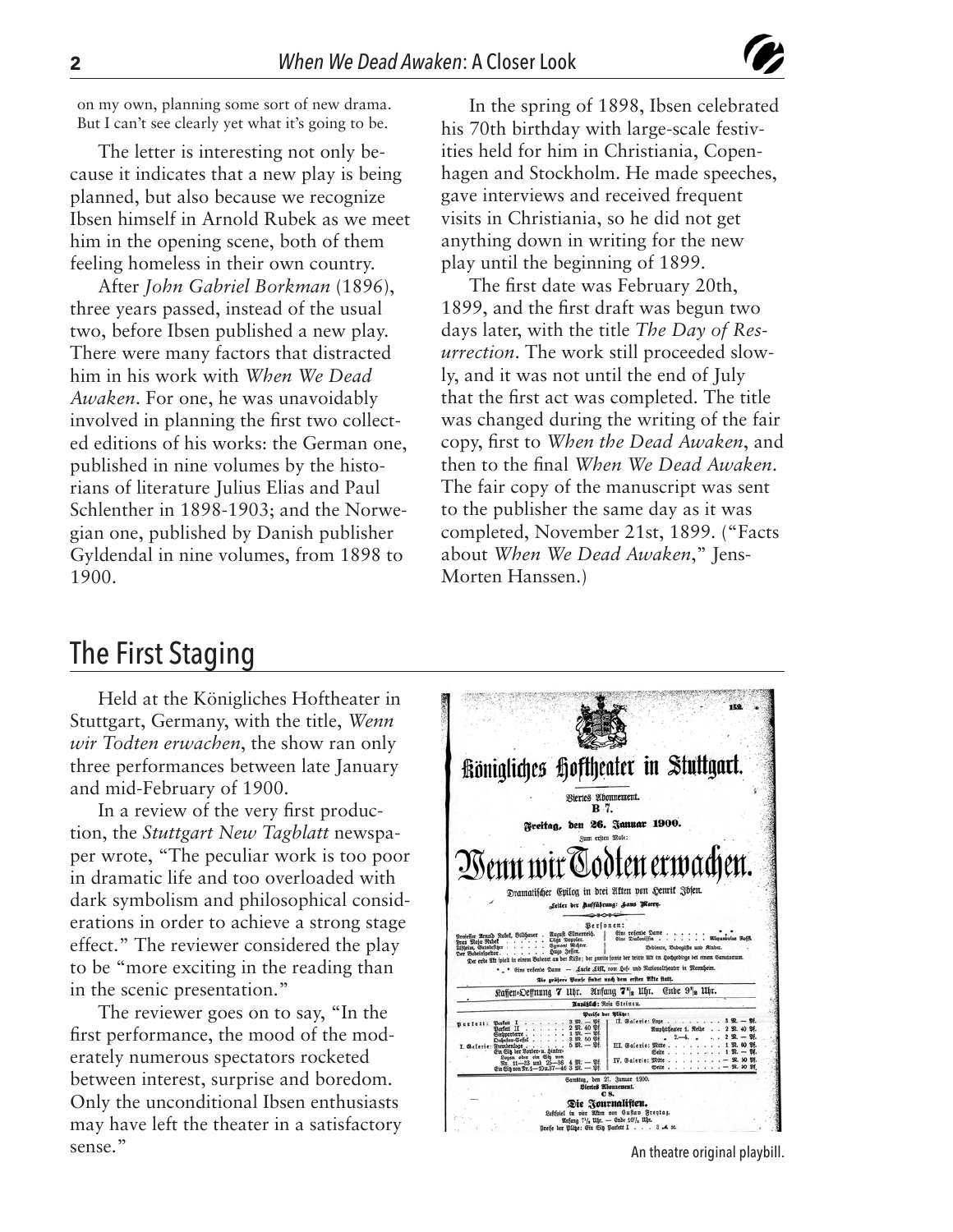The dense metaphor and heightened poetic language that this play offers seem to have been difficult for its earliest audiences to grasp, and can still prove to be perplexing for modern theatregoers. But this sense of bewilderment and mystery is exactly what allows *When We Dead Awaken* not only to function as a piece of performance, but to live as piece of poetry-in-motion. There is something magical

about the lack of knowledge—the slow burn—that is extremely theatrical and engaging. Even today, *When We Dead Awaken* is Ibsen's least-produced play, but when it is put up, it sings proudly among his most dedicated and passionate followers. It is extremely heartfelt and fitting that this be the final Ibsen at the Commonweal, before a reprieve from our annual commitment to the playwright.

# **Analysis**

## Ibsen's Philosophies Come to an Apex

Ibsen considered *When We Dead Awaken* a conclusion to a series of the plays that preceded it, beginning with *A Doll House*, because only in *When We Dead Awaken* does the radical search for truth, Ibsen's greatest theme, lead to resolution. Scholar Joan Templeton claims that, "In sharp contrast to its ten predecessors, *When We Dead Awaken* concludes in a sure, rapturous conciliation. The commonly noted vertical movement of the drama's three settings—from a sea level spa to a mountain resort to a high mountainside—marks a clear, spiritual ascension. Irene's name means peace, a signification underlined by the play's last line, "Pax vobiscum" (Peace be with you). Ibsen ends his series of dramas of modern life with words of healing and benediction." (Templeton, *Ibsen's Women*)

Ibsen also thought of *When We Dead Awaken* as an epilogue in a larger sense. Replying to a newspaper reporter who asked him if he had subtitled the play "A Dramatic Epilogue" to signal that is was his last play, Ibsen responded, "Whether I write any more is another question, but what I meant by 'Epilogue' in this context was only that the play forms an epilogue with the series of plays that begin with

*A Doll House* and now ends with *When We Dead Awaken*. This last work deals with experiences I treated in the series as a whole, and makes of it a totality, an entity, and now I am finished with it. If I write anything else, it will be in another context and perhaps also in another form."

The usual interpretation of Ibsen's remarks is that he was referring to the adoption of a new style; he meant, writes biographer Michael Myer, "that he was finished with orthodox realism and was intending to move … back towards poetry and symbolism."

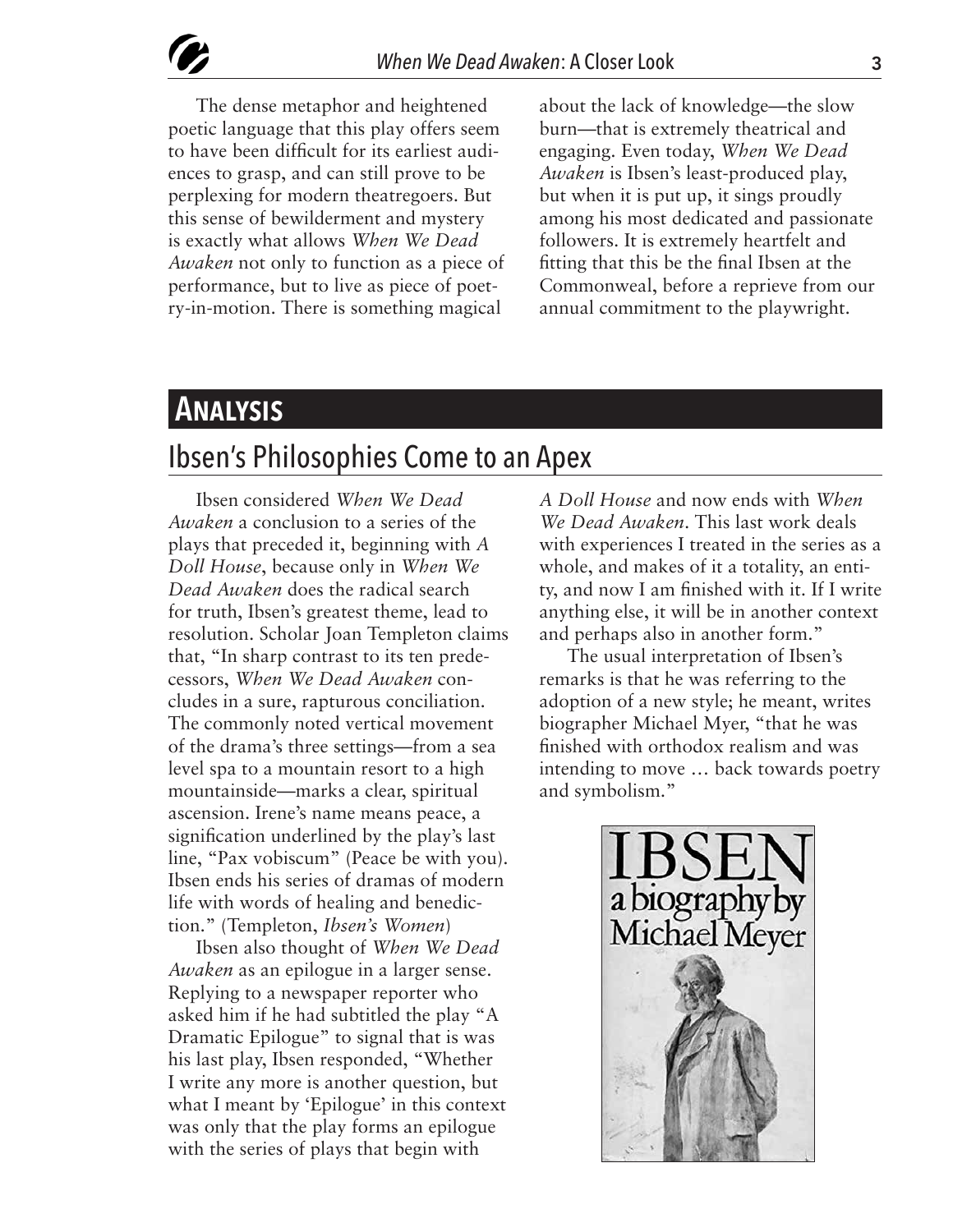

## Women, Sex and Art

#### *The Killing of Irene—a Backstory*

In the late 19th century, it was extremely common for models to double as sexual partners for their artists, and to the general public this type of work was regarded as a category of prostitution. This is a logical explanation as to why Irene's connections with her family and homeland were severed as a very young woman, when she began her modeling career with Rubek.

Irene continually laments having revealed herself, "to thousands of men" which metaphorically correlates to the fact that *The Resurrection* statue, made in her image, has been exhibited worldwide. But indeed with Ibsen, a more realistic and perhaps a more tragic correlation can be made, that with "thousands of men" Irene is saying that she has since modeled for countless other artists; as if, after leaving Rubek, Irene wandered and worked the only way she knew how: by selling her naked body as an object. Searching, but never able to recreate another "child of wet, living clay," Irene spent lonely years roaming as a model, but they only further stripped away her sense of identity (Jeffrey Hatcher).

Whether or not Irene actually slept with these presumed others is irrelevant concerning her deep feelings of abuse; she is damaged by a type of prostitution. "When one is an object, not a subject," writes Jean Baker Miller, "one's sexual impulses and interests are presumed not to exist independently. They are to be brought into existence only by and for others—controlled. Defined, and used." (*Toward a New Psychology of Women*, 1976.)

Rubek's emotional dismissal of Irene's physical form is the seed that grew to destroy her innermost self, and literal-



Hal Cropp and Adrienne Sweeney as Rubek and Irene.

ly outlines her transformation from the humanly subjective into the objective; once pulsing with interpretation and soul, she is drained to a frozen, hollow shell by his rejection. This life of modeling and the "thousands of men" were never intended or even anticipated by Irene, and are indeed a result of Rubek's treatment of her. In fact, her love for Rubek was so immense, so naïve, that had she vowed her life over to him. Irene: "I held up three fingers and swore I would go with you to the end of the world. To the end of my life I would serve you." (*When We Dead Awaken,* Hatcher, p. 18)

Although Rubek tells Irene that he could "hardly restrain" himself from her naked body, we see that the damage to her psyche has been permanently rooted. He tells her, "You were a sacred thing never to be touched, never to be thought of but in adoration." Irene, however, longed for a physical declaration of their allegiance to one another and their "child." The physical connection that would have been Irene's rapture was the same connection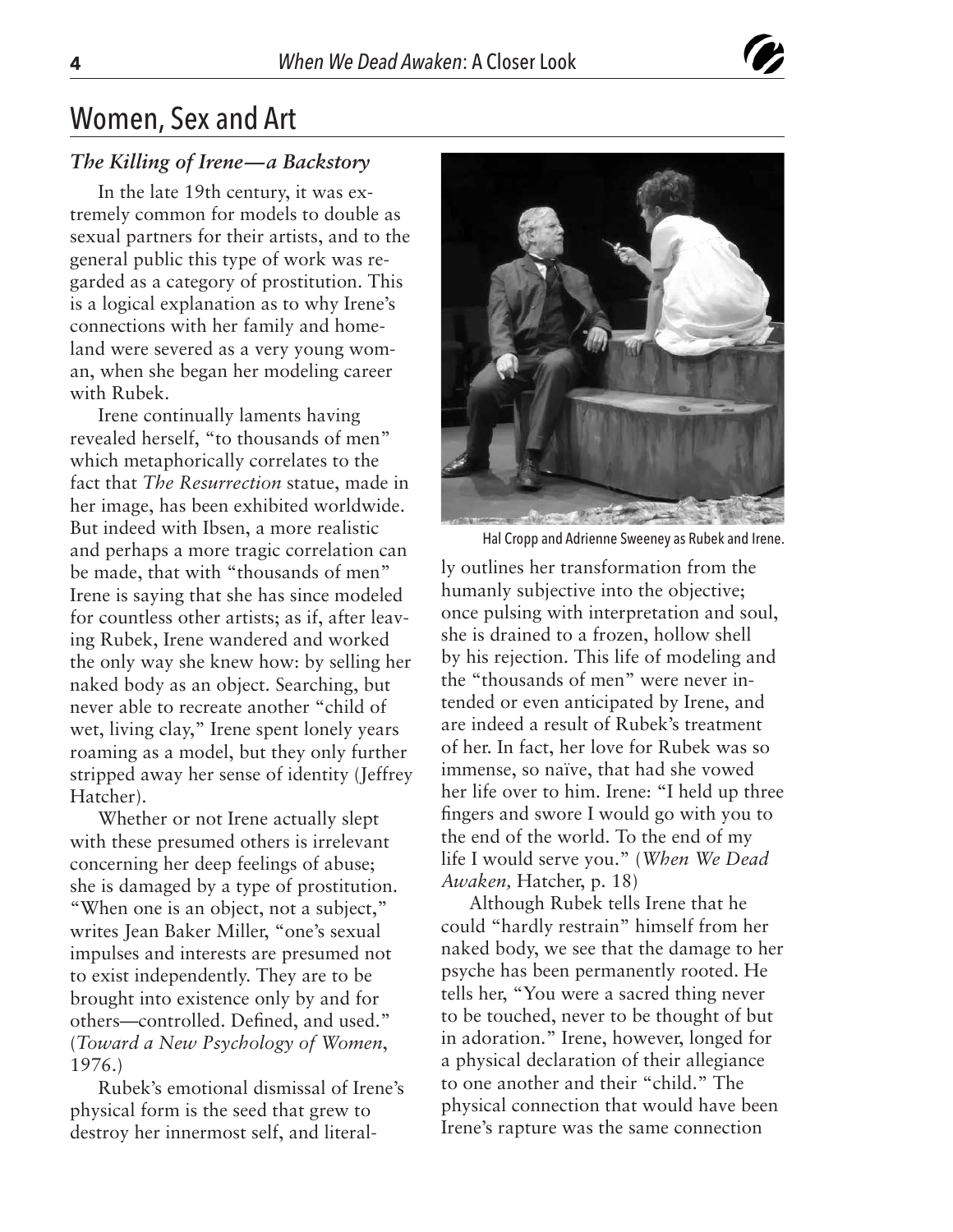that Rubek thought would damn his soul and "ruin what I'd lived to create." (Hatcher, p. 19)

With this dichotomy, the play might be saying that, "Being idealized can be as destructive as being objectified, in the sense that idealization imposes a universal and transcendental meaning on each body, and there remains no place for exposure of originality and the self." ("Women, Body, Art: Henrik Ibsen's *When We Dead Awaken* and *A Doll House,"* Fateme Mirahmadi and Leila Baradaran Jamili, *Journal of Novel Applied Sciences*, 2014.) *When We Dead Awaken* positions us at a nexus among the relationships of art and love, divinity and lust, the ideal and the tangible.

#### *Camille Claudel—A Digression*

Female Parisian sculptor and model Camille Claudel is a historic example of feminine oppression in late 19th century art. She was one of the first women on the arts scene during La Belle Époque, or Golden Age, of



Paris. At the age of 19 she arrived at the famous sculptor Auguste Rodin's studio to work as an assistant. She began modeling as figures and assisted sculpting the most delicate areas like hands and feet. "Rodin was quickly drawn to her—and her evident talent—and before long, she was his model, lover, inspiration and artistic equal." (Afria Akbar, independent.co.uk/ art)

The letters from the beginning of Rodin's relationship with Claudel reveal just how smitten he was with the young lady,

despite his already being in a committed relationship. In 1886 he followed her on a visit to England. Accounts of this early stage depict Claudel as elusive and teasingly coy with the famous sculptor. Rodin, meanwhile, held the reputation of a womanizer, being a sculptor who specialized in the female nude, and he required fresh models regularly.

Thus began a long, complicated affair and creative collaboration that would last nearly 15 years. She was his muse and changed the course of his work. Art experts agree that there is a clear change to Rodin's sculptures before and after Claudel came into his life. The two inspired each other equally. Some works still can't be credited to either artist; they are not signed and some seem to be made with two pairs of hands, by both of them.

In her own sculpture, Claudel pursued the ephemeral, a fleeting moment in motion, the just-gone. But her work was quickly subject to gendered censorship because of nudity. Once, inspectors visited the studio and refused her permission to cast *The Waltz*, because it showed two naked bodies in close proximity. This was seen as unacceptable, coming from a woman's hand, as only men were allowed to render sexual desire and the nude body. It is largely speculated that much of Camille Claudel's work was disguised with Rodin's name for its preservation.

As relations intensified between the two lovers, Rodin's wife, Rose Beuret, naturally became a greater concern for Claudel. Rodin was 25 years her senior, and was not prepared to leave his long-term partner, though he often told her—even vowed in writing once—that he would.

In 1888 Claudel moved out of her parents' house and rented a small apartment in Paris. Shortly after, Rodin purchased a house nearby known as La Folie-Neufbourg. Here the lovers were said to have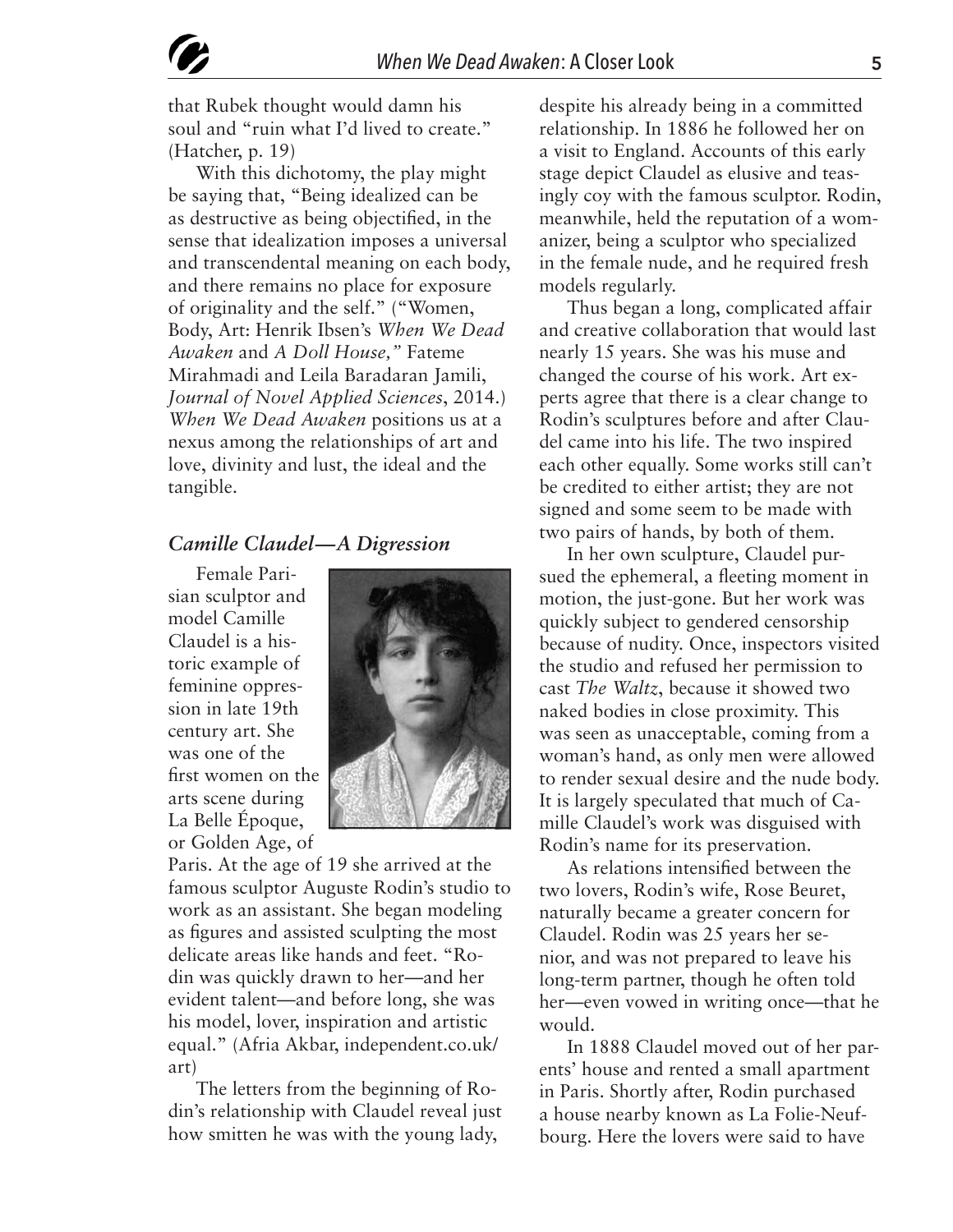occasionally lived together, while Beuret remained at Rodin's primary residence. During this time, Rodin sculpted several portraits of Claudel, and Claudel sculpted her *Bust of Rodin* (1892), the artist's favorite portrait of himself. Claudel also began working on her masterpiece *The Waltz* (begun in 1891), which depicts a couple entwined in a dance.



While Claudel's work flourished, her relationship with Rodin progressively deteriorated. She did not want to share Rodin with Beuret, and she was not content, either, being merely the muse of her famous lover; she wanted a successful career of her own. The break between the lovers took years, but by 1889 the relationship was over. Following the breakup, Claudel is thought to have been her most productive, completing some of her most original and advanced works, including *L'Age Mur* (1898), an autobiographical sculpture depicting a love triangle, and *La Vague* (1900), with three female figures bathing under an enormous wave.

In the early 1900s, Claudel is said to have begun a pattern of working obsessively for months, then destroying her creations. She became reclusive, out of touch with the world, and let her apartment fall into a state of despair.

"Alone as a woman of her class, not married to the man with whom she had a sexual relation, perhaps deeply distraught by the loss of love and undergoing major changes in her life cycle, while she watched her own sculptural ideas make Rodin the lionized figure of French sculptures, she may well have had some kind of psychological breakdown." (Writer, producer, actress Gaël Le Cornec.)

While her artistic career had its highlights, she never managed to earn enough money to be fully independent. At times, Rodin paid the rent on her studio. Originally from a rich family, Claudel was wandering streets in beggar's clothes. As a child, her father was the only one to admire her talent and support her sculpting. But only three days after her father's death, her brother and mother—who had always been suspicious of her lifestyle admitted Claudel to an insane asylum. Camille Claudel at work. She was 39 years old.

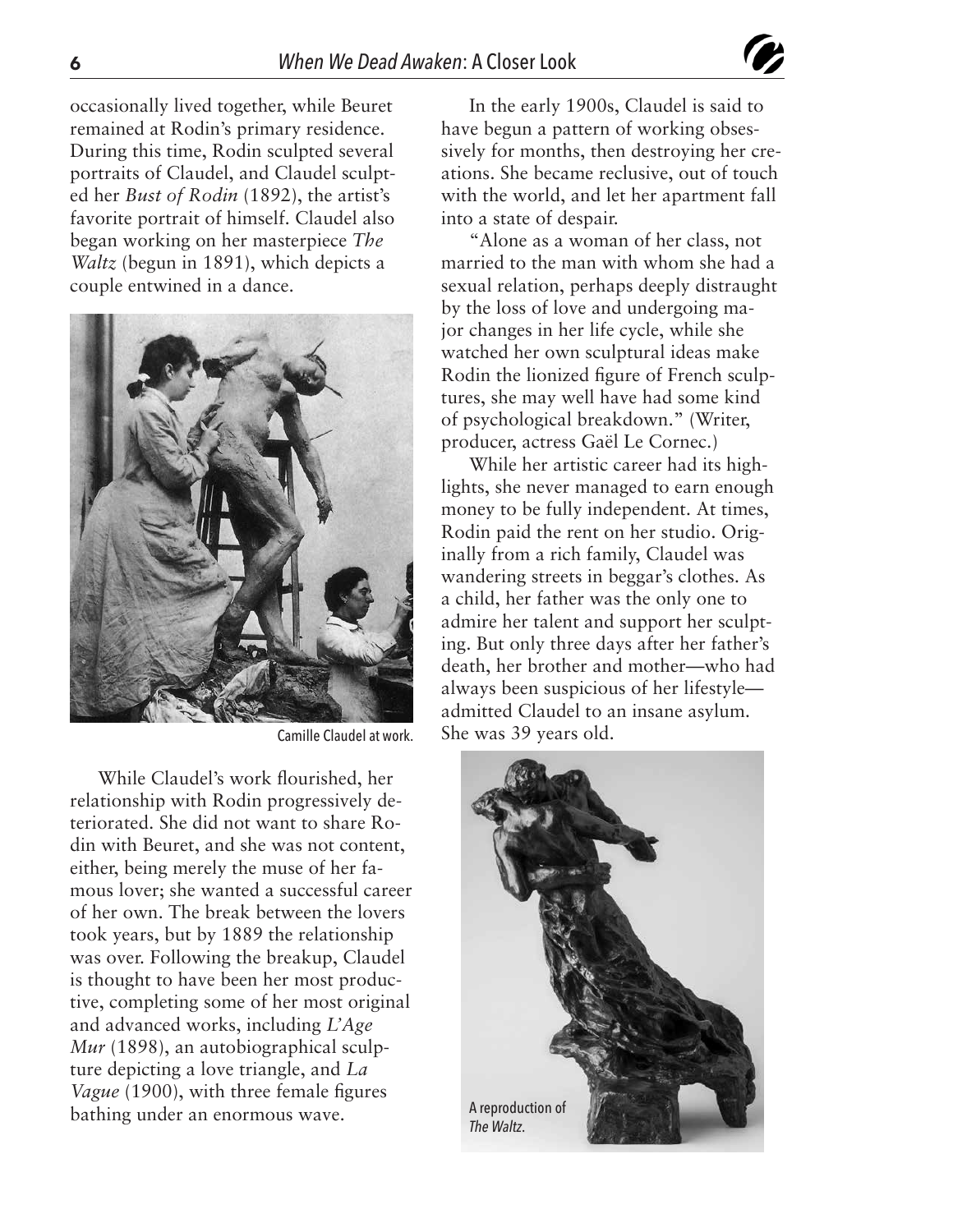For the remaining 30 years of her life, Claudel languished. She wrote letters begging her brother and mother to release her and let her return to the artist's life, but her time as a sculptor was over. Diagnosed as suffering from a persecution complex, she remained deeply paranoid of Rodin, and blamed him for her troubles.

Whether or not Claudel was truly insane and needed to stay in an asylum remains unclear. She constantly wrote articulate, lucid letters to her family and friends, and even her doctors recommended that she be released on multiple

occasions. Her brother and mother never allowed it.

"I live in a world that is so curious, so strange," Claudel wrote in a letter to a friend in 1935. "Of the dream which was my life, this is the nightmare." She died eight years later, on October 19, 1943, in Mont de Vergues, France.

Since her death, this fiercely independent figure in Rodin's life has prompted much revisionist history, and an eponymous, Oscar-nominated film capturing her tragic life story was released in 1988.

# **"The Artist's Struggle"**

### Ibsen & Rubek

With the exception of Falk in *Love's Comedy*, Rubek is the only Ibsen protagonist who is an artist, and "as in the earlier play," Templeton writes, Ibsen "mercilessly examines the egotism and self-absorption of a man for whom the world and its people are grist to his mill."

Although Rubek is a sculptor, the sharpest term that Ibsen can stab him with is "poet." Irene recounts back to Rubek his own ridicule of poetry as "weak. Forgiving of sins of the flesh, sins of commission." (Hatcher, p. 39)

This is not only a criticism of the writer, but a mocking commentary on Ibsen's own definition of the art form, that "to write is to pass judgment upon oneself." Therefore, "in judging this act of judging, *When We Dead Awaken* pronounces upon the author a meta-judgment of extreme severity." (Templeton)

In this way, *When We Dead Awaken*  is a personal epilogue. The great poet is examining how the artist must choose to spend his or her own time on earth, and perhaps is even acknowledging that by

serving his artistic duty, Ibsen himself may have missed out on certain aspects of life. Rubek struggles with balancing the private, "insensitive, selfish" lifestyle of the artist to the "normal life" of other men, but comes to the conclusion that normalcy is not meant for him: "It's not that I desire a normal life like other men but can't have it for some reason particular to my own peculiar state. I don't want it! I don't need it! All I want is to work. My mind, my eyes, my hands are calibrated to do one thing: work." (Hatcher, p. 30)

We may take Rubek's conclusion as Ibsen's own. Like Rubek, to have abandoned his lifework for "life" would have made Ibsen a miserable man, and he knew this well. He viewed his work as his reason for living, and as he gained international fame and his influence grew, he came to look at himself and his career as a part of history. Both men willingly sacrificed their lives to their work, and through Rubek, we may see Ibsen hinting towards his own pondering about life outside of it.